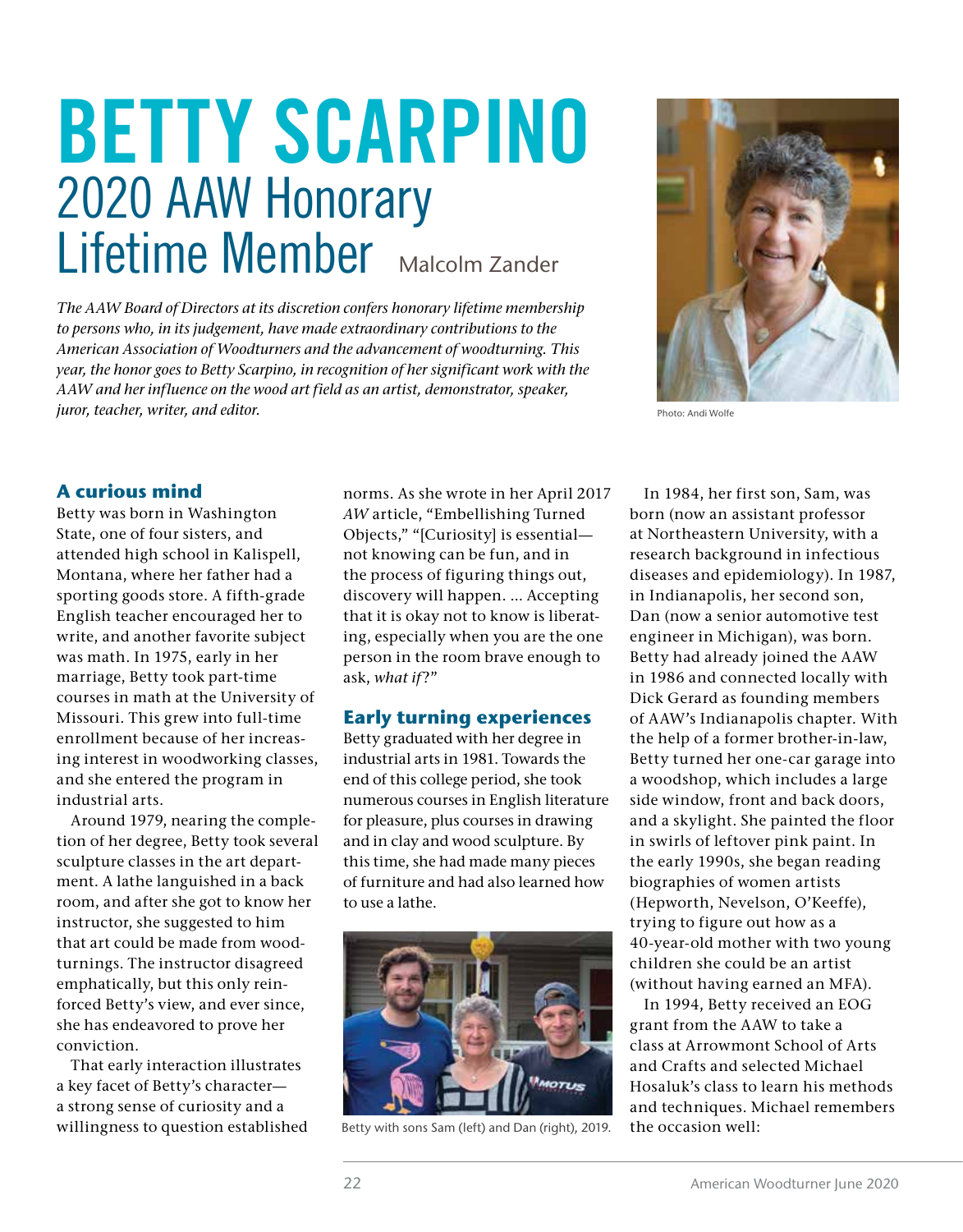*I think it was her first woodturning class and the two Bobs made a female figure with very exaggerated proportions. Betty and Susan reciprocated with a male figure titled Golden Boy that put them in their place. That was an unforgettable session, where we all learned so much from each other. She is always giving and fun to be with.*

In Hosaluk's class, Betty had a *what if*  moment and cut apart her first turning, making a puzzle bowl and fulfilling a desire to deconstruct a turned object, which was to become an important aspect of her future work.

Betty returned to Arrowmont a few years later to attend two design classes taught by Steve Loar. These classes had a major influence on Betty, and she and Steve have often worked together since. Steve views Betty as the natural heir to Stephen Hogbin and his groundbreaking deconstruction of turned forms. He states, "Betty has become a powerhouse of influence, creating consistently engaging and increasingly large work."

# **Artistic development**

The years 1994 to 2000 were highly productive for Betty, and there was time to experiment. Executive Director Emeritus and co-founder of The Center for Art in Wood Albert LeCoff became familiar with Betty's evolving work and invited her to participate on an artists' panel at the 1997 World Turning Conference, organized by the Wood Turning Center (now The Center for Art in Wood). Albert recalls:

*Betty and Michelle Holzapfel were balanced by seasoned veteran artists—Connie Mississippi and Merryll Saylan. The panel raised and discussed issues that would become integral to Betty's future work, which became more narrative…. A second invitation to the Center's 1999 and* 



A professional video of Betty Scarpino, Judy Ditmer, and Michelle Holzapfel, recorded in 1993, has been made available on AAW's YouTube channel. *Signatures in Wood* shows three remarkably self-

assured and focused young women, who later came to build serious careers in the wood art field. View the video at tiny.cc/SignaturesinWood (URL is case sensitive) or by scanning the QR code.



*Bittersweet*, 1999 ITE, Walnut, 19¼" × 16" × 3½" (49cm × 41cm × 9cm)

The Center for Art in Wood Museum Collection, Donated by the Artist Photos: John Carlano

*2001 Turned Multiples exhibitions followed, and in 1999 Betty participated as an artist in the Center's residency program, the Windgate International Turning Exchange (ITE), where she explored large-scale sculpture and collaborative work. Her seminal sculpture,*  Bittersweet*, was added to the Center's museum collection.*

In 2016, Betty returned as the ITE's resident photojournalist, only the second person in the history of the residency to participate in this prestigious event twice. She recorded the group's activities with photos, a blog, and sculptural interpretations. Her new work included woodcut prints as well as sculpture.





*IMPRESSIONS: Michaela Crie Stone: Blue Flow*, 2016, Woodcut print on handmade paper, 15" × 191/2" (38cm × 50cm) Photo: John Carlano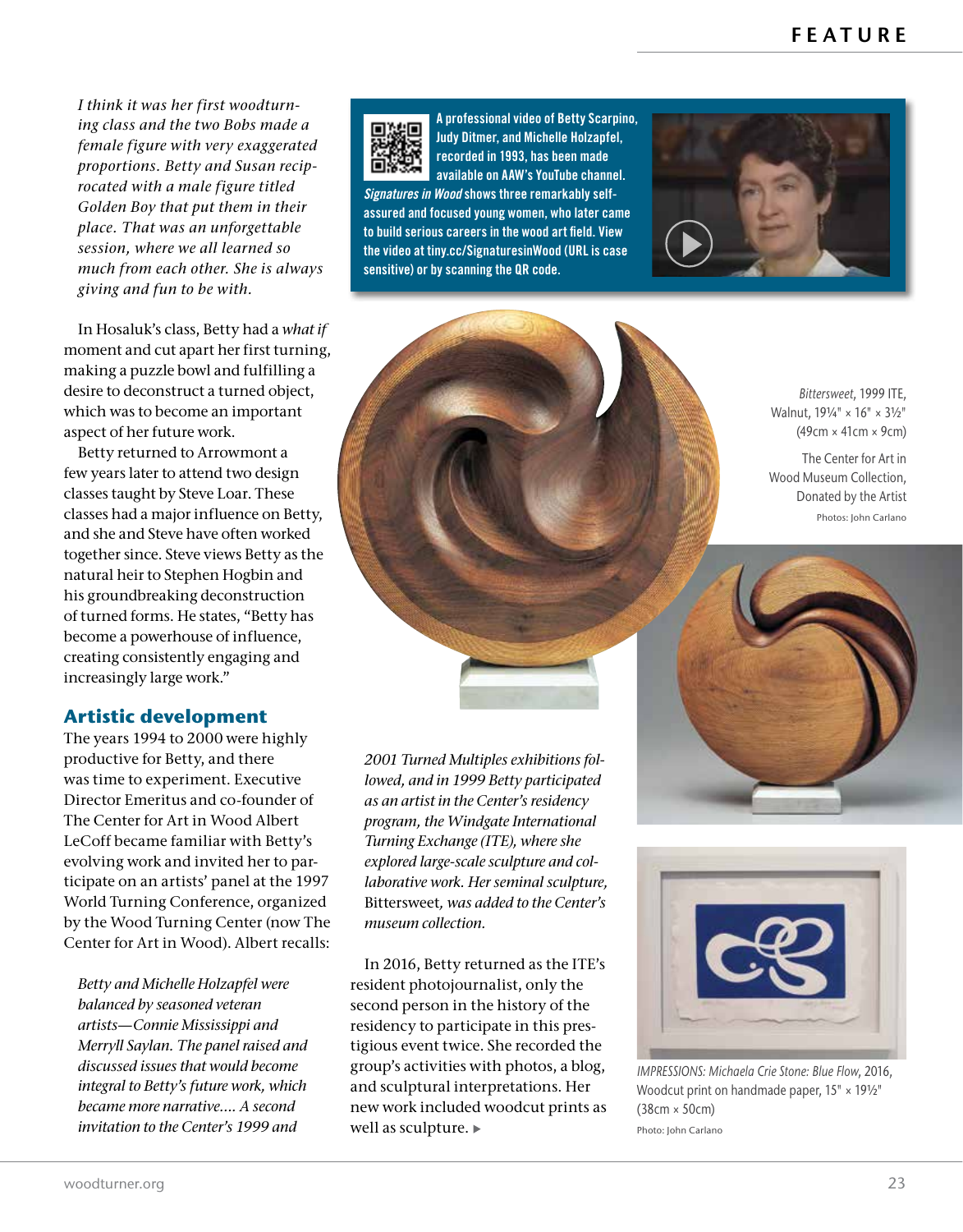



Betty at the ITE in 1999 (left) and 2016 (right).



Betty at the Chicago SOFA exhibition, 2017.

Betty standing next to *Dialogue of Desire*, 2006, Butternut, 7' (2m) tall, during the awards ceremony at Indiana Artists Club's Annual Members Exhibit, 2019, Saks Art Gallery, Indianapolis. Her sculpture won third place. Permanent collection of Indiana State Museum.

During the seventeen years between her two ITE residencies, Betty's work had evolved from primarily front/back turned-and-carved objects to more in-the-round 3D sculptures, viewable from all angles with each viewpoint integrated to the whole. In moving from woodturning to non-turned sculpture, Betty has taken a similar path as others such as Michael Peterson and Benoît Averly, for whom the final form is always paramount, and the techniques used to attain it are simply assumed. Betty's work has become increasingly large and distinctive; she has become the modern-day successor to her avatar, the British sculptress Barbara Hepworth. Betty currently has work in more than twenty major museums as well as in many major private collections, has been included in scores of important exhibitions, has been featured in numerous publications, has written extensively, and has taught and demonstrated widely—from Arrowmont to Anderson Ranch and from SOFA to the Smithsonian. Albert LeCoff describes her as "a role model of turning, sculpture, and a thinking artist."

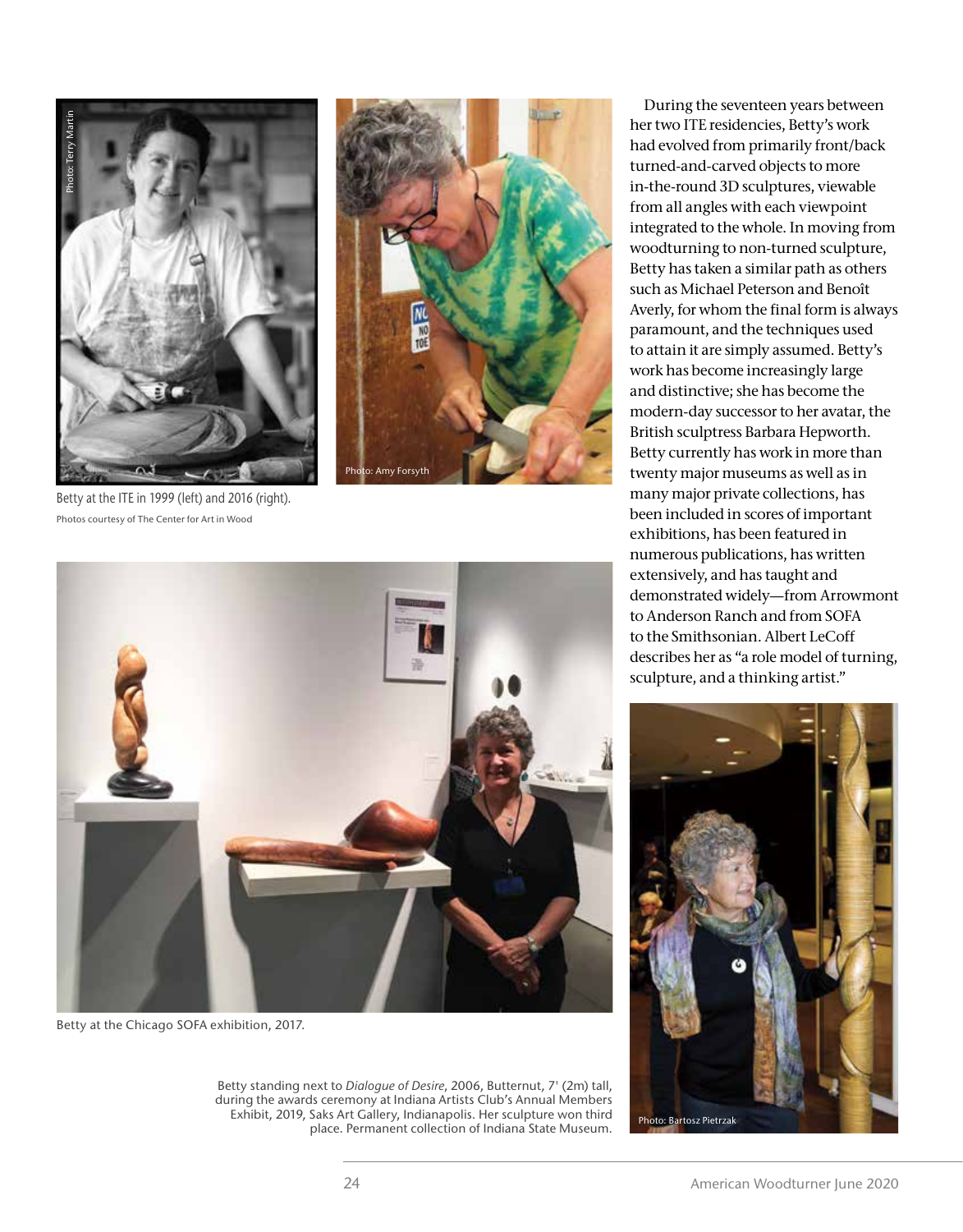

Photo: Andi Wolfe

#### **Editor**

Few will know that Betty Scarpino has been editor of *American Woodturner*  twice—first in 1990 to 1993, when *AW* was a simple volunteer newsletter. Betty had been working as a part-time editorial assistant at a history journal, where she had learned some editing skills. She applied for the *AW* editorship but insisted on it being a paid position and also that the editor attend the AAW Board meetings (this has been the case ever since). She saw *AW* then as being a vehicle for recording the history of the growth of the AAW and of the woodturning field. As such, it would differ from other woodturning publications in being the Journal of the AAW.

Betty left this first editorship in 1993 to focus on her turning and sculpture. Sixteen years later, in 2009, she returned to *AW* after having been a contributing editor on woodturning for *Woodworker's Journal* for three years. She immediately engaged a professional proofreader along with Albarella Design for design and print management. Next, she implemented a policy of inclusiveness, deliberately widening the authorship and scope of the Journal. She ran articles by a 15-year-old and a 90-year-old member. She included articles on basic topics like spindle turning and finishes, as well as more advanced and far-reaching subjects like Derek Weidman's amazing lathe-sculpted animals and Terry Martin's fascinating article on woodturning in China. The *AW* was infused with more artwork yet balanced with solid coverage of woodturning fundamentals.

During Betty's second tenure at *AW*, she worked closely with Board member and publications committee chair Jean LeGwin, who recalls:

*When she assumed the role as editor, Betty was tasked with taking the Journal from being a quarterly publication to a bi-monthly. She was able to do that without missing a beat! She solicited content on a wide range of topics from a large number of authors, while maintaining very high standards of substance and style.*

Steve Loar adds:

*What was considered to be appropriate content, and its balance within each issue, had been fought over for years, and under Betty's firm presence and dedication to fairness, many of those brush fires and antagonisms were extinguished.*

Working from a simple MacBook laptop and cluttered desk (often in pajamas and wearing bunny slippers), Betty edited hundreds of articles over the six years from 2009 to 2014. Shortly after she stepped down, she wrote:

*It's a huge responsibility, and the repetitive, relentless deadlines eventually take their toll. The skills required to be a successful editor of the Journal are multiple and varied—there are only a very small number of truly qualified woodturning-journal editors.*

*The Journal is unique in many ways. For instance, many articles are written by amateurs—amateur authors, photographers, woodturners. Training these people is time-consuming. But, it's highly rewarding. One of my greatest pleasures as editor was cultivating new authors, people who had never written before. I remember the excitement of a turner who saw his or her article in print for the first time. They were always so willing to send a draft and numerous photos, and expressed enthusiasm when I requested re-photographing to achieve visual clarity.*

American Woodturner *is an amazing jewel of which the AAW can be proud. It not only is a record of the woodturning field and movement, it is a vehicle for nurturing many individuals within the woodturning field, providing a platform for showcasing new work and for expressing ideas about artwork. It continues to help the entire field grow and mature.*

#### **Positive communication**

When Betty began her second editorship in 2009, she was invited to join a discussion group, formed to practice the communication methods developed by Marshall Rosenburg, author of *Nonviolent Communication*. She attended discussion sessions for



*Egg on Toast*, 2016, walnut, maple, paint.  $6" \times 4" \times 2"$  (15cm  $\times$  10cm  $\times$  5cm)